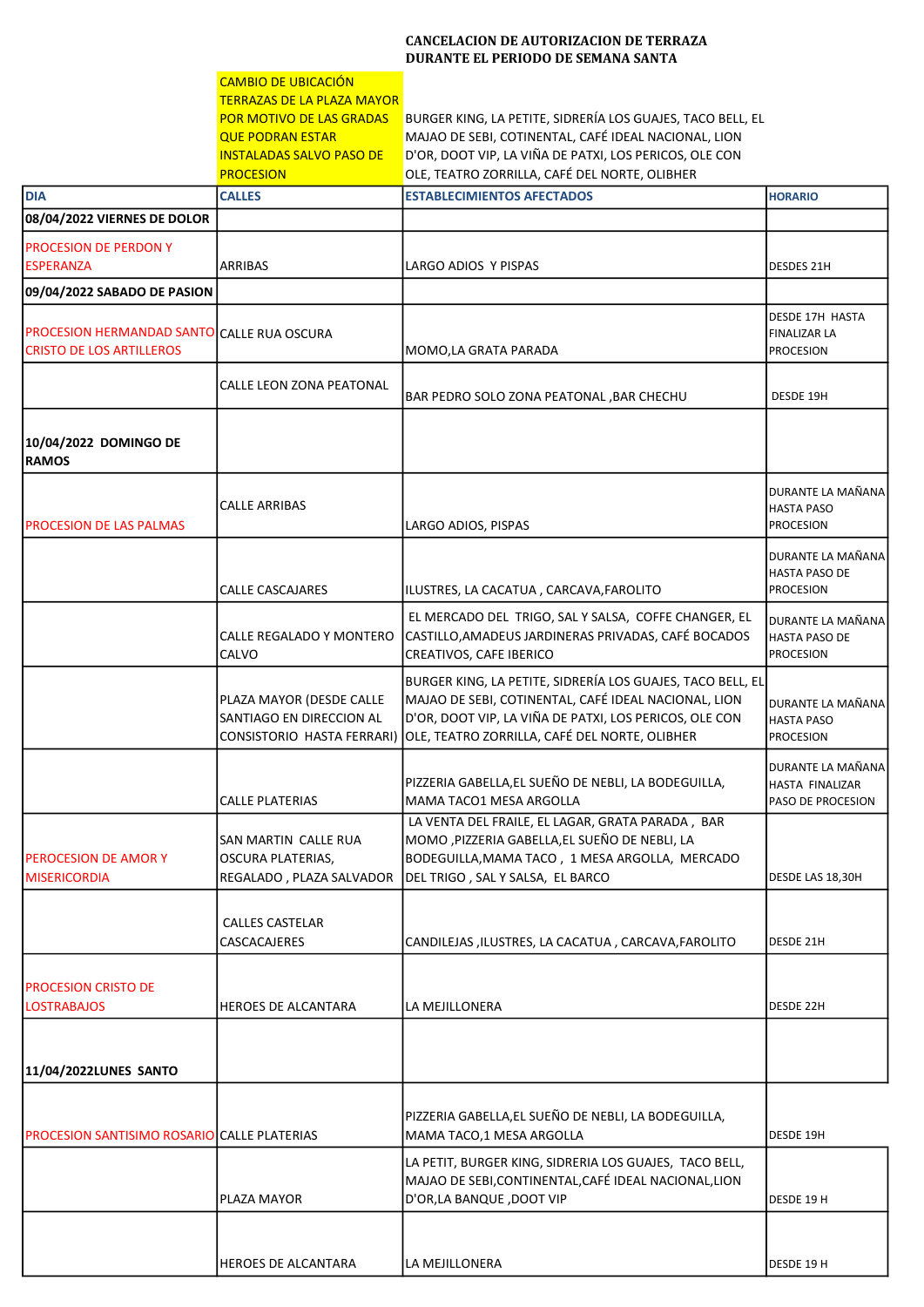| <b>PROCESION DE LA BUENA</b>                                                |                                                               |                                                                                  |                                                                  |
|-----------------------------------------------------------------------------|---------------------------------------------------------------|----------------------------------------------------------------------------------|------------------------------------------------------------------|
| <b>MUERTE</b>                                                               | PLAZA DEL SALVADOR                                            | EL BARCO                                                                         | DESDE 23H                                                        |
|                                                                             |                                                               |                                                                                  |                                                                  |
|                                                                             | CASTELAR                                                      | CANDILEJAS                                                                       | DESDE 23H                                                        |
|                                                                             |                                                               |                                                                                  |                                                                  |
| 12/04/2022 MARTES SANTOS                                                    |                                                               |                                                                                  |                                                                  |
| <b>PROCESION DE LA</b>                                                      |                                                               |                                                                                  |                                                                  |
| <b>PEREGRINACION</b>                                                        | <b>GUADAMACILEROS</b>                                         | TAPA BARRIO HUMEDO LAS 2                                                         | DESDE 22H                                                        |
|                                                                             | <b>CALLE PLATERIAS</b>                                        | PIZZERIA GABELLA, EL SUEÑO DE NEBLI, LA BODEGUILLA,<br>MAMA TACO,1 MESA ARGOLLA  | DESDE 22H                                                        |
|                                                                             |                                                               |                                                                                  |                                                                  |
|                                                                             | NUÑE DE ARCE                                                  | TABERNA FAROLITO Y EL FAROLITO                                                   | DESDE 23,30 H                                                    |
|                                                                             | <b>ARRIBAS Y CASCAJARES</b>                                   | KAFKA, BERLIN MELEL, LA ESPAÑOLA, ILUSTRES, LA<br>CACATUA, EL FAROLITO, CARCAVA  | DESDE 23,30 H                                                    |
| <b>PROCESION ENCUENTRO DE LA</b><br>SANTISIMA VIRGEN CON SU HIJO   MANTERIA |                                                               | <b>GRANIER Y LA DELICIOSA</b>                                                    | DESDE 19H                                                        |
|                                                                             |                                                               |                                                                                  |                                                                  |
| 13/4/2022 MIERCOLES SANTO                                                   |                                                               |                                                                                  |                                                                  |
| <b>VIACRUCIS PROCESIONAL</b>                                                | CALLE JESUS , PLAZA MAYOR<br>CONSISTORIO DIRECCION<br>FERRARI | LA SEPIA CAFÉ IDEAL LION DÓR, LA BANQUE, DOOT VIP, LA<br>VIÑA                    | <b>DESDE LAS 20H</b>                                             |
|                                                                             | <b>CALLE PLATERIAS</b>                                        | PIZZERIA GABELLA, EL SUEÑO DE NEBLI, LA BODEGUILLA,<br>MAMA TACO ,1 MESA ARGOLLA | DESDE LAS 20H<br><b>HASTA FINALIZACION</b><br><b>PROCESION</b>   |
|                                                                             | <b>CALLE GUADAMACILEROS</b>                                   | TAPA DEL BARRIO HUMEDO LAS DOS TERRAZA                                           | DESDE LAS 20H<br>HASTA FINALIZACION<br><b>PROCESION</b>          |
|                                                                             | CALLE ALONSO BERRUGUETE                                       | TABERNA CALDERON, LA GENERAL                                                     | <b>DESDE 21HORAS</b><br><b>HASTA PASO DE</b><br><b>PROCESION</b> |
| SANTISIMO CRISTO DE LAS<br><b>MERCEDES</b>                                  | ATRIO SANTIAGO, ZUÑIGA                                        | LA MEJILLONERA, LA BODEGUILLA                                                    | <b>DESDE 21,30H</b>                                              |
|                                                                             | <b>ARRIBAS Y CASCAJARES</b>                                   | KAFKA BERLIN, MELEL, LA ESPAÑOLA, ILUSTRES, LA<br>CACATUA, EL FAROLITO, CARCAVA  | DESDE LAS 22 H                                                   |
|                                                                             | <b>REGALADO</b>                                               | EL MERCADO DEL TRIG, SAL Y SALSA                                                 | DESDE LAS 22H                                                    |
| <b>PROCESION ARREPENTIMIENTO</b>                                            | CALLE TERESA GIL DESDE<br>COVENTO A REGALADO                  | LAS ALDABAS EL CONVENTO DE SEBAS, EL TRIGO                                       | DESDE LAS 22H                                                    |
|                                                                             | <b>CALLE PLATERIAS</b>                                        | PIZZERIA GABELLA, EL SUEÑO DE NEBLI, LA BODEGUILLA,<br>MAMA TACO,1 MESA ARGOLLA  | DESDE LAS 22H                                                    |
|                                                                             | <b>GUADAMACILEROS</b>                                         | LA TAPA DEL BARRIO HUMEDO 2TERRAZAS                                              | DESDE 22H                                                        |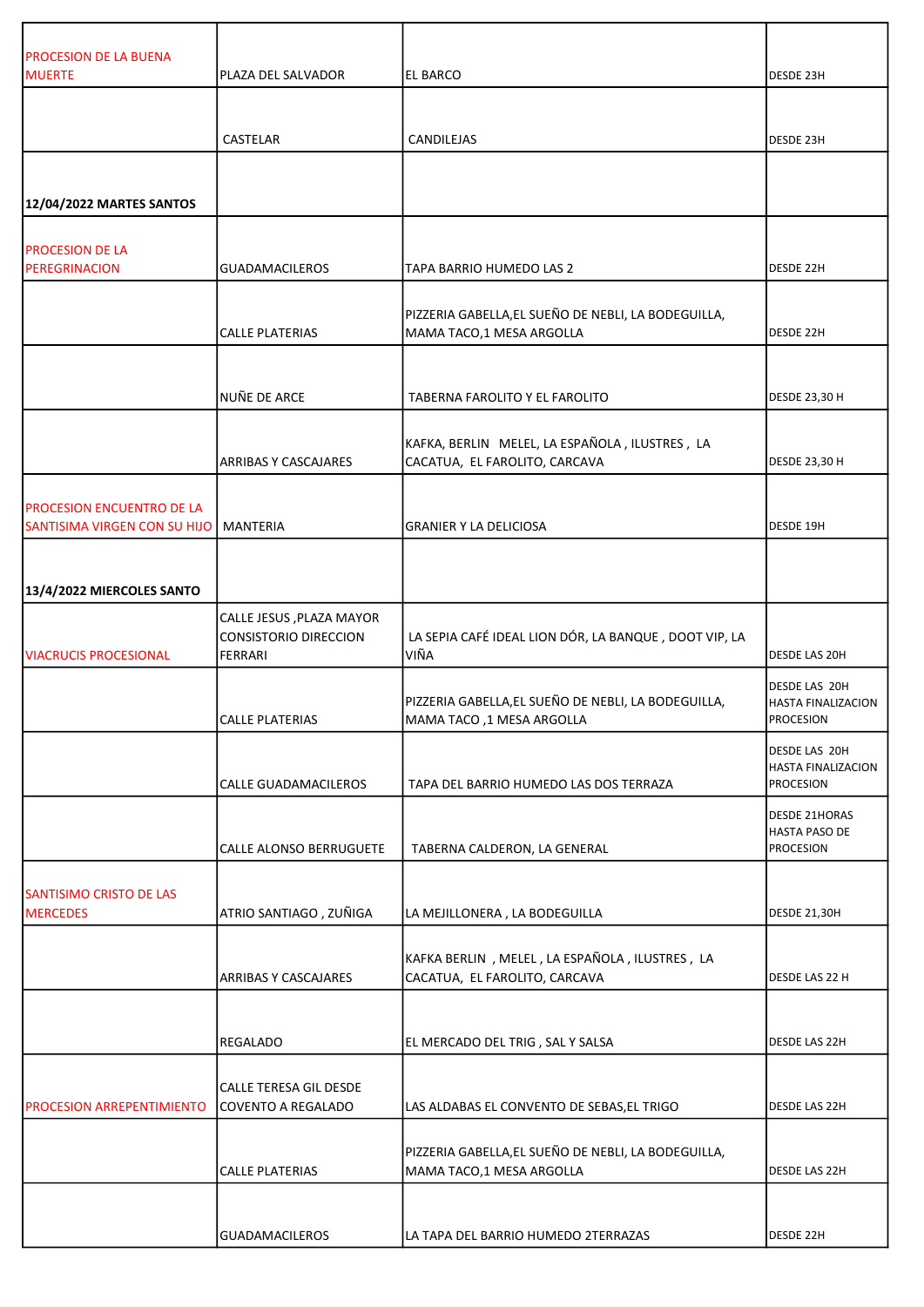|                                                           | CALLE ALONSO BERRUGUETE                  | TABERNA CALDERON, LA GENERAL                               | DESDE 23 H                                   |
|-----------------------------------------------------------|------------------------------------------|------------------------------------------------------------|----------------------------------------------|
|                                                           |                                          |                                                            |                                              |
| <b>PROCESION LA PIEDAD</b>                                | <b>SAN MARTIN</b>                        | LA VENTA DEL FRAILE, EL LAGAR                              | <b>DESDE 23,30H</b>                          |
|                                                           |                                          |                                                            |                                              |
|                                                           |                                          |                                                            |                                              |
|                                                           | <b>CASTELAR SALVADOR</b>                 | CANDILEJAS, EL BARCO                                       | DESDE LAS 23,30 H                            |
|                                                           |                                          |                                                            |                                              |
|                                                           | NUÑEZ DE ARCE                            | TABERNA FAROLITO Y FAROLITO                                | DESDE LAS 23,30H                             |
|                                                           |                                          |                                                            |                                              |
|                                                           | <b>CALLE CASCAJARES</b>                  | ILUSTRES, LA CACATUA, EL FAROLITO, CARCAVA                 | <b>DESDE 23,30 H</b>                         |
|                                                           | <b>CALLE ARRIBAS FRENTE</b>              |                                                            |                                              |
|                                                           | CATEDRAL CARDENAL COS                    | MELEL, LA ESPAÑOLA BERLIN                                  | <b>DESDE 23,30H</b>                          |
|                                                           |                                          |                                                            |                                              |
| 14/04/2022 JUEVES SANTO                                   |                                          |                                                            |                                              |
|                                                           |                                          |                                                            | <b>DESDE 17H HASTA</b>                       |
| <b>PROCESION DEL SANTISIMO</b><br><b>CRISTO</b>           | <b>BOLO DE LA ANTIGUA</b>                | TODOS LOS ESTABLECIMIENTOS DEBERAN DE DESPEJAR LA<br>CALLE | <b>FINALIZAR LA</b><br><b>PROCESION</b>      |
|                                                           |                                          |                                                            |                                              |
|                                                           | <b>ALONSO BERRUGUETE</b>                 | TABERNA CALDERON LA GENERAL                                | DESDE LAS 20,30H                             |
|                                                           |                                          |                                                            |                                              |
| <b>PROCESION SANTISIMO CRISTO</b><br><b>DE LA LUZ</b>     | <b>CALLE CASCAJARES</b>                  | ILUSTRES, LA CACATUA, EL FAROLITO, CARCAVA                 | DESDE 10,30 H HASTA<br><b>PASO PROCESION</b> |
|                                                           |                                          |                                                            | DESDE LAS 12 H                               |
|                                                           | <b>CALLE ARRIBAS FRENTE</b><br>CATEDRAL, | KAFKA, BERLIN, MELEL, LA ESPAÑOLA                          | <b>HASTA FIN DE</b><br><b>PROCESION</b>      |
|                                                           |                                          |                                                            |                                              |
|                                                           | <b>CARDENAL COS</b>                      | <b>BERLIN</b>                                              | <b>DESDE LAS 12H</b>                         |
|                                                           |                                          |                                                            |                                              |
| <b>PROCESION EXALTACION DE LA</b><br><b>LUZ DE CRISTO</b> | NUÑEDE ARCE                              | TABERNA FAROLITO Y EL FAROLITO                             | <b>DESDE 19,30H</b>                          |
|                                                           |                                          |                                                            |                                              |
|                                                           |                                          | ILUSTRES, LA CACATUA, EL FAROLITO, CARCAVA, MELEL Y LA     |                                              |
|                                                           | CALLE CASCAJARES Y ARRIBAS               | <b>ESPAÑOLA</b>                                            | DESDE 19H                                    |
|                                                           |                                          |                                                            |                                              |
|                                                           | <b>CARDENAL COS</b>                      | <b>BERLIN</b>                                              | DESDE 20 H                                   |
| <b>PROCESION CRISTO DE</b>                                |                                          |                                                            |                                              |
| <b>GETSEMANI</b>                                          | <b>JUAN MAMBRILLA</b>                    | LA GATA ESCARLATA                                          | DESDE 19H                                    |
|                                                           |                                          | ILUSTRES'S, LA CACATUA, CARCAVA, FAROLITO, TABERNA         |                                              |
|                                                           | CALLE CASCAJARES                         | <b>FAROLITO</b>                                            | <b>DESDE LAS 19H</b>                         |
|                                                           |                                          | PIZZERIA GABELLA, EL SUEÑO DE NEBLI, LA BODEGUILLA,        |                                              |
|                                                           | <b>CALLE PLATERIAS</b>                   | MAMA TACO 1 MESA DE LA ARGOLLA                             | <b>DESDE LAS 20H</b>                         |
|                                                           |                                          |                                                            |                                              |
|                                                           | <b>GUADAMACILEROS</b>                    | LA TAPA DEL BARRIO HUMEDO 2TERRAZAS                        | DESDE 21H                                    |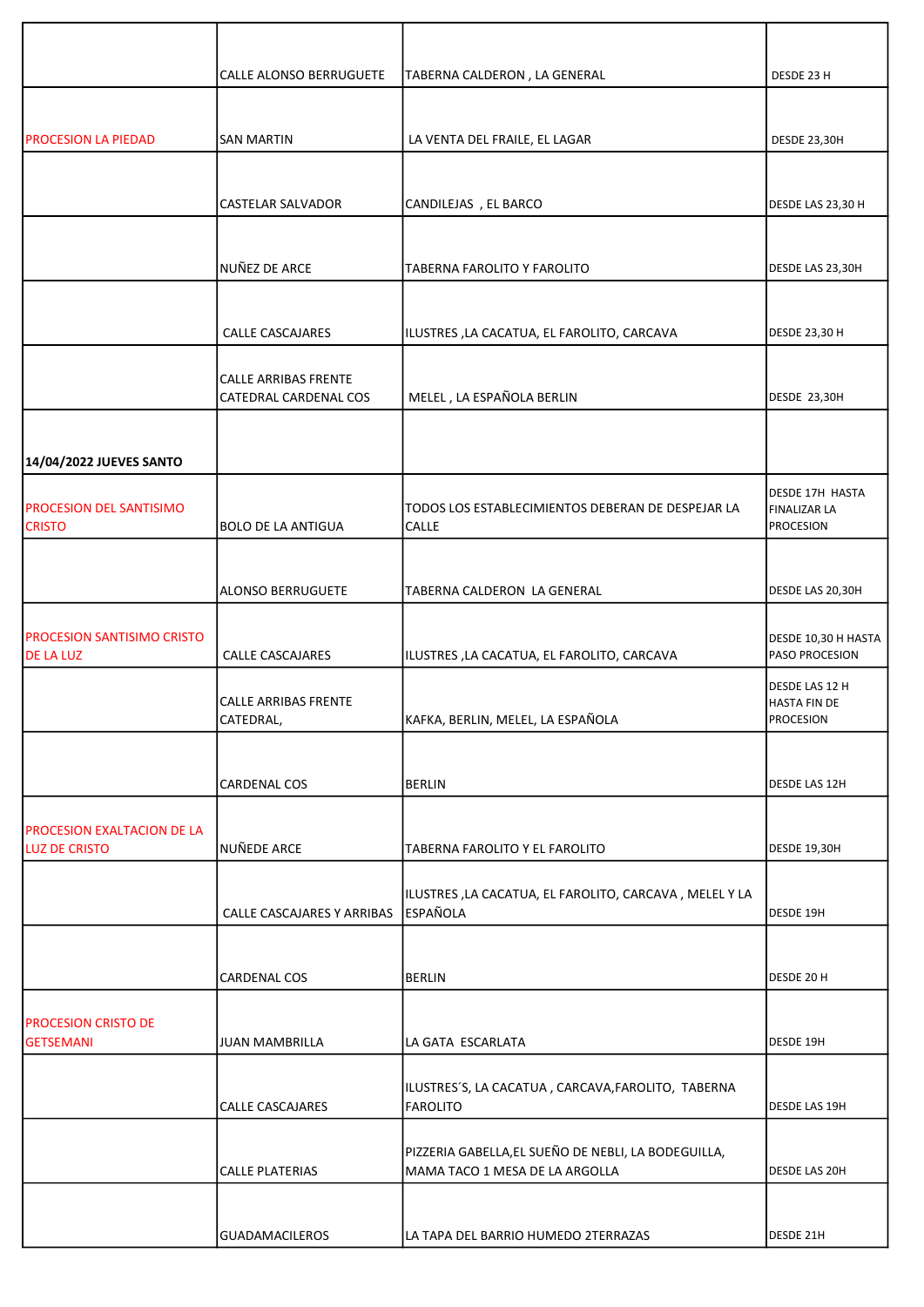| <b>PROCESION PENITENCIA Y</b><br><b>CARIDAD</b>             | <b>SAN MARTIN</b>                        | <b>VENTA DEL FRAILE Y EL LAGAR</b>                                                     | DESDE LAS 19 H       |
|-------------------------------------------------------------|------------------------------------------|----------------------------------------------------------------------------------------|----------------------|
|                                                             |                                          | CADENAS DE SAN GREGORIO: LA PEINETA,                                                   |                      |
|                                                             | CADENAS DE SAN GREGORIO                  | TELEPIZZA, CAFETERIA MUSEO                                                             | <b>DESDE LAS 19H</b> |
| <b>PROCESION DE HUMILDAD Y</b>                              |                                          |                                                                                        |                      |
| <b>PENITENCIA</b>                                           | CALLE JESUS                              | LA SEPIA                                                                               | DESDE 18 H           |
|                                                             | PLAZA MAYOR                              | LA PETITE, BURGUER KING, SIDRERIA LOS GUAJES, TACO<br>BELL, MAJAO DE SEBI, CONTINENTAL | <b>DESDE LAS 19H</b> |
|                                                             | REGALADO                                 | EL MERCADO DEL TRIGO, SAL Y SALSA                                                      | DESDE LAS 19 H       |
|                                                             | CALLE CASCAJARES                         | ILUSTRES, LA CACATUA, CARCAVA, FAROLITO, TABERNA<br><b>FAROLITO</b>                    | <b>DESDE LAS 18H</b> |
|                                                             | CALLE ARRIBAS FRENTE<br>CATEDRAL,        | BERLIN, MELEL, LA ESPAÑOLA                                                             | DESDE LAS 19,H       |
|                                                             |                                          |                                                                                        |                      |
|                                                             | <b>REINA</b>                             | <b>PAPUS</b>                                                                           | DEDES LAS 20H        |
|                                                             | <b>CORREOS</b>                           | TODOS LOS ESTABLECIMIENTOS DEBERAN DE DESPEJAR LA<br><b>CALLE</b>                      | DESDE LAS 20 H       |
| <b>PROCESION DE LA SAGRADA</b><br><b>CENA</b>               | CADENAS DE SAN GREGORIO                  | CADENAS DE SAN GREGORIO: LA PEINETA,<br>TELEPIZZA, CAFETERIA MUSEO                     | <b>DESDE LAS 19H</b> |
|                                                             | <b>ALONSO BERRUGUETE</b>                 | TABERNA CALDERON LA GENERAL                                                            | DESDE LAS 19,30H     |
| <b>PROCESION LA AMARGURA EN</b><br><b>EL MONTE CALVARIO</b> | <b>CALLE JESUS</b>                       | LA SEPIA                                                                               | DESDE 18 H           |
|                                                             | PLAZA MAYOR                              | SIDRERIA LOS GUAJES, LA CANTINA, MAJAO DE<br>SEBI, CONTINENTAL                         | DESDE LAS 19H        |
|                                                             | <b>HEROS DE ALCANTARA</b>                | LA MEJILLONERA                                                                         | DESDE LAS 19 H       |
|                                                             | REGALADO                                 | EL MERCADO DEL TRIGO, SAL Y SALSA                                                      | DESDE LAS 19 H       |
|                                                             | CASCAJARES                               | ILUSTRES, LA CACATUA, CARCAVA, FAROLITO, TABERNA<br><b>FAROLITO</b>                    | DESDE LAS 19H        |
|                                                             | <b>CALLE ARRIBAS FRENTE</b><br>CATEDRAL, | BERLIN, MELEL, LA ESPAÑOLA                                                             | DESDE LAS 19,H       |
|                                                             | ARRIBAS                                  | PISPAS Y LARGO ADIOS                                                                   | DESDE 19 H           |
| <b>ESTACION EUCARISTICA</b>                                 | <b>TERESA GIL</b>                        | LAS ALDABAS EL CONVENTO DE SEBAS                                                       | DESDE 18.30H         |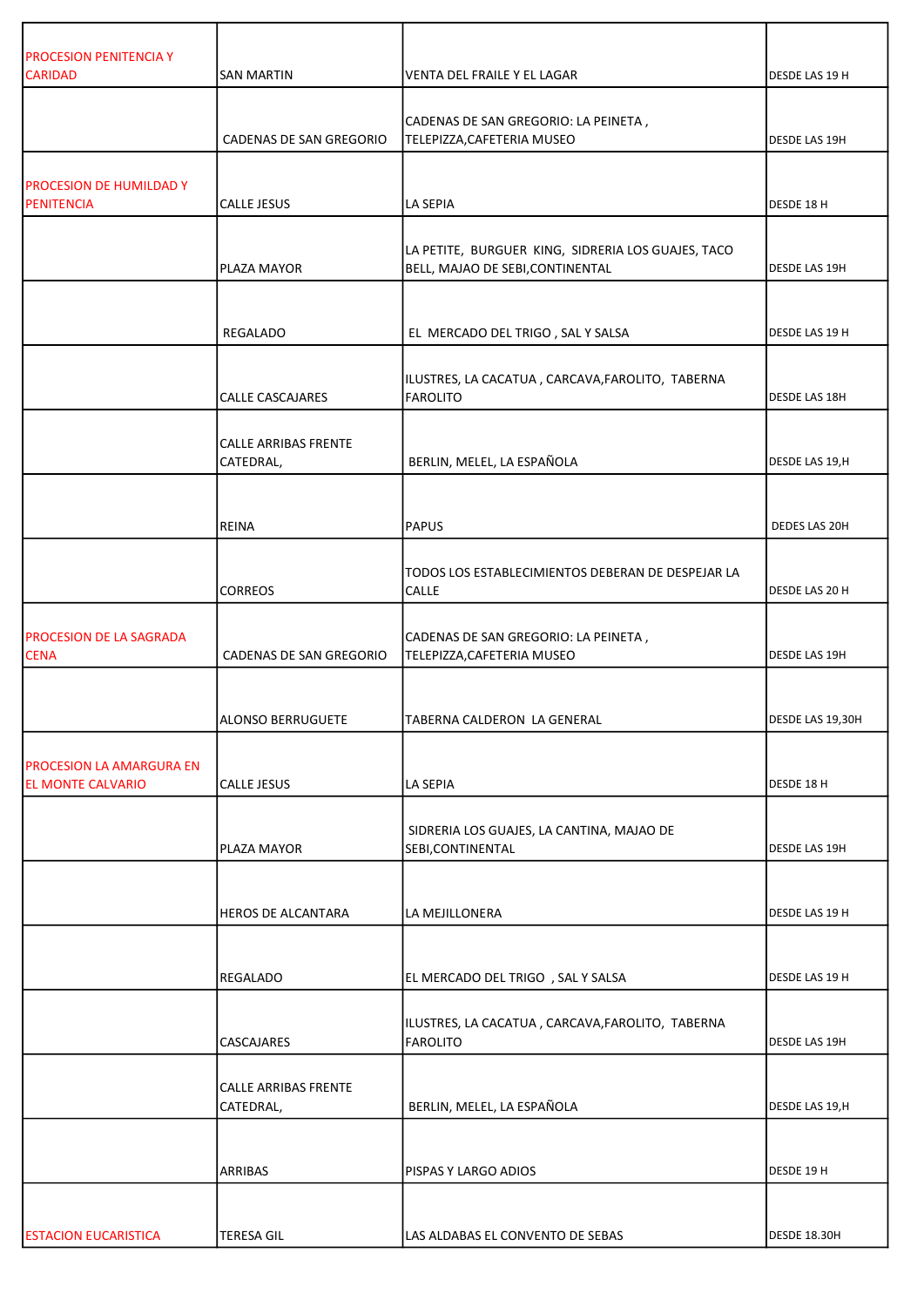|                                                       |                             | ILUSTRES, LA CACATUA, CARCAVA, FAROLITO, TABERNA                                 |                     |
|-------------------------------------------------------|-----------------------------|----------------------------------------------------------------------------------|---------------------|
|                                                       | <b>CASCAJARES</b>           | FAROLITO                                                                         | DESDE LAS 19H       |
|                                                       | <b>CALLE ARRIBAS FRENTE</b> |                                                                                  |                     |
|                                                       | CATEDRAL,                   | BERLIN, MELEL, LA ESPAÑOLA                                                       | DESDE LAS 19,H      |
|                                                       |                             |                                                                                  |                     |
|                                                       | <b>HEROS DE ALCANTARA</b>   | LA MEJILLONERA                                                                   | DESDE LAS 19 H      |
|                                                       |                             |                                                                                  |                     |
|                                                       | REGALADO                    | <b>EL TRIGO</b>                                                                  | DESDE LAS 19 H      |
|                                                       |                             |                                                                                  |                     |
| <b>PROCESION DE ORACION Y</b><br><b>SACRIFICO</b>     | ARRIBAS                     | PISPAS Y LARGO ADIOS                                                             | DESDE 19 H          |
|                                                       |                             |                                                                                  |                     |
|                                                       | <b>CALLE PLATERIAS</b>      | PIZZERIA GABELLA, EL SUEÑO DE NEBLI, LA BODEGUILLA,<br>MAMA TACO,1 MESA ARGOLLA  | DESDE LAS 21H       |
|                                                       |                             |                                                                                  |                     |
|                                                       | <b>GUADAMACILEROS</b>       | LA TAPA DEL BARRIO HUMEDO 2TERRAZAS                                              | DESDE 21H           |
| <b>PROCESION DEL SANTISIMO</b>                        |                             |                                                                                  |                     |
| <b>CRISTO DESPOJADO Y NºSª</b><br><b>AMARGURA</b>     | MANTERIA SAN ANDRES         | BAR SAN ANDRES.LA DELICIOSA, GRANIER , MARO VALLE Y<br>MARBELLA                  | <b>DESDE 19,30H</b> |
|                                                       | CALLE SANTUARIO CALLE       | EL BISTURI, LA MOLIENDA Y COMIDA PARA LLEVAR LOS                                 |                     |
|                                                       | CASTELAR PLAZA SALVADOR     | FOGONES DE BEA, EL BARCO, CANDILEJAS                                             | DESDELAS 20 H       |
|                                                       | <b>CASCAJARES</b>           | ILUSTRES, LA CACATUA, CARCAVA, FAROLITO, TABERNA<br><b>FAROLITO</b>              | DESDE LAS 20H       |
|                                                       |                             |                                                                                  |                     |
|                                                       | <b>CALLE ARRIBAS</b>        | KAFKA BERLIN MELEL, LA ESPAÑOLA                                                  | DESDE LAS 20H       |
|                                                       |                             |                                                                                  |                     |
| <b>PROCESION PEREGRINACION DEL</b><br><b>SILENCIO</b> | <b>CALLE JESUS</b>          | <b>LA SEPIA</b>                                                                  | DESDE LAS 22 H      |
|                                                       |                             |                                                                                  |                     |
|                                                       | <b>PLAZA MAYOR</b>          | CAFÉ IDEAL LION DÓR, LA BANQUE, LA VIÑA                                          | DESDE LAS 20H       |
|                                                       | <b>CASCAJARES</b>           | ILUSTRES, LA CACATUA, CARCAVA, FAROLITO, TABERNA<br><b>FAROLITO</b>              | DESDE LAS 22H       |
|                                                       |                             |                                                                                  |                     |
|                                                       | <b>CALLE ARRIBAS</b>        | KAFKA BERLIN MELEL, LA ESPAÑOLA                                                  | DESDE LAS 22H       |
|                                                       |                             |                                                                                  |                     |
|                                                       | <b>REGALADO</b>             | EL MERCADO DEL TRIGO, SAL Y SALSA                                                | DESDE LAS 22H       |
|                                                       |                             |                                                                                  |                     |
| <b>SANTS VERA CRUZ</b>                                | <b>CALLE PLATERIAS</b>      | PIZZERIA GABELLA, EL SUEÑO DE NEBLI, LA BODEGUILLA,<br>MAMA TACO ,1 MESA ARGOLLA | DESDE LAS 20H       |
|                                                       |                             |                                                                                  |                     |
|                                                       | PLAZA MAYOR                 | <b>TEATRO ZORRILLA</b>                                                           | DESDE 24H           |
|                                                       |                             |                                                                                  |                     |
| <b>PRECESION VERUM CORPUS</b>                         | <b>REINA</b>                | PAPUS                                                                            | DESDE LAS 23 H      |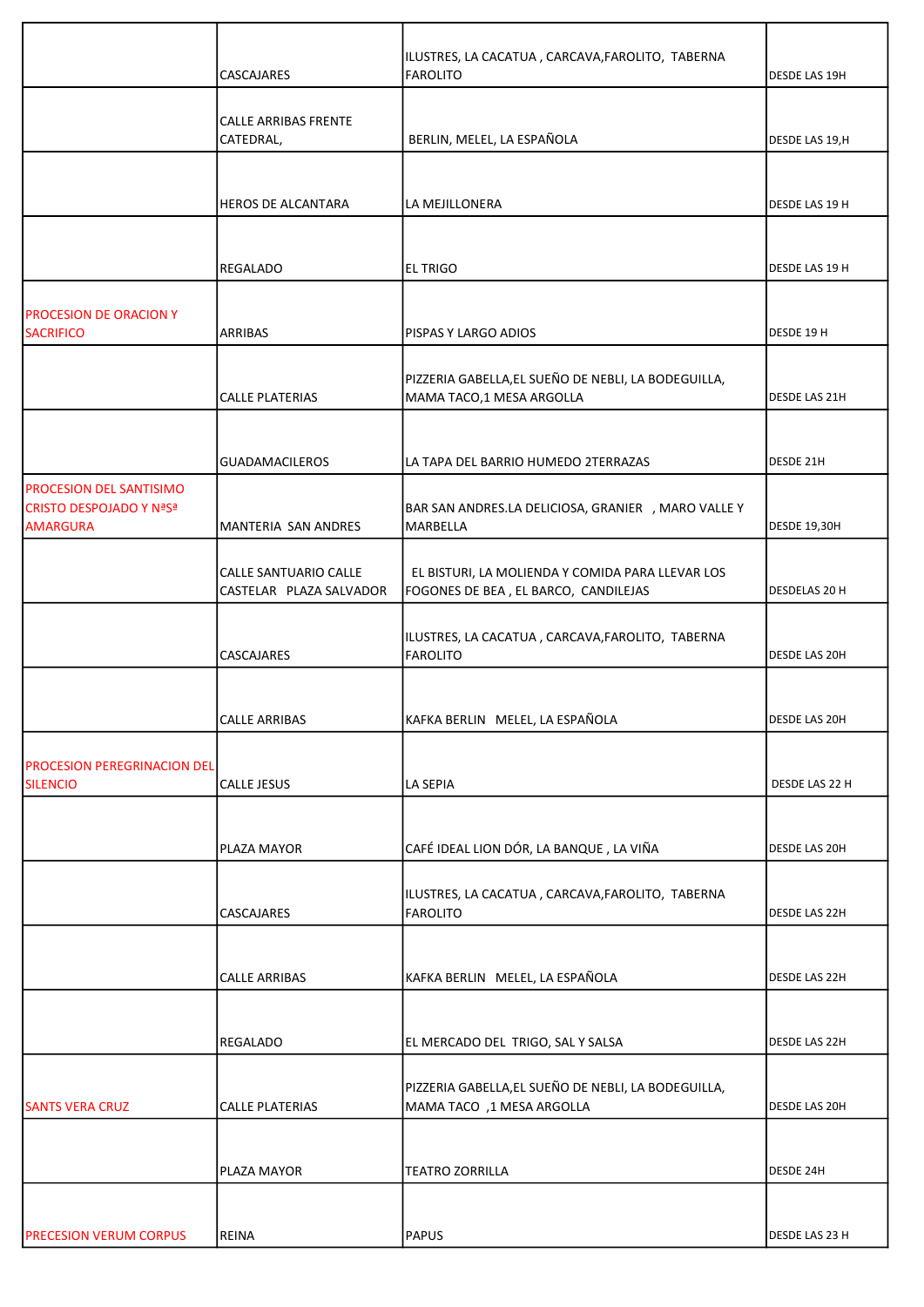|                                                  | <b>CORREOS</b>             | TODOS LOS ESTABLECIMIENTOS DEBERAN DE DESPEJAR LA<br><b>CALLE</b>                                                                                       | DESDE LAS 23 H                     |
|--------------------------------------------------|----------------------------|---------------------------------------------------------------------------------------------------------------------------------------------------------|------------------------------------|
|                                                  | <b>CASCAJARES</b>          | ILUSTRES, LA CACATUA, CARCAVA, FAROLITO, TABERNA<br>FAROLITO                                                                                            | <b>DESDE LAS 23H</b>               |
|                                                  |                            |                                                                                                                                                         |                                    |
|                                                  | REGALADO                   | EL MERCADO DEL TRIGO, SAL Y SALSA                                                                                                                       | DESDE LAS 23 H                     |
|                                                  | <b>HEROES DE ALCANTARA</b> | LA MEJILLONERA                                                                                                                                          | DESDE LAS 23 H                     |
|                                                  |                            |                                                                                                                                                         |                                    |
| <b>PROCESION CRISTO AL</b><br><b>HUMILLADERO</b> | CALLE LEON PEATONAL        | EL RINCON DE CHECHU Y PEDRO                                                                                                                             | DESDE LAS 23 H                     |
| 15/04/2022 VIERNES SANTO                         |                            |                                                                                                                                                         |                                    |
|                                                  |                            |                                                                                                                                                         |                                    |
| <b>PROCESION DE REGLA</b>                        | ALONSO BERRUGUETE          | TABERNA CALDERON LA GENERAL                                                                                                                             | <b>DESDE LAS OOH</b>               |
|                                                  | <b>ALARCON</b>             | TODOS LOS ESTABLECIMIENTOS DEBERAN DE DESPEJAR LA<br><b>CALLE</b>                                                                                       | <b>DESDE LAS OOH</b>               |
|                                                  | CASCAJARES                 | ILUSTRES, LA CACATUA, CARCAVA, FAROLITO, TABERNA<br>FAROLITO                                                                                            | DESDE LAS 00H                      |
|                                                  | <b>CALLE ARRIBAS</b>       | LARGO ADIOS, PISPAS                                                                                                                                     | <b>DESDE LAS OOH</b>               |
|                                                  |                            |                                                                                                                                                         |                                    |
| PROCESIO DEL VIACRUCIS                           | NO AFECTA                  |                                                                                                                                                         |                                    |
| <b>PREGON DE LAS SIETE PALABRAS</b>              | CADENAS DE SAN GREGORIO    | CADENAS DE SAN GREGORIO: LA PEINETA,<br>TELEPIZZA, CAFETERIA MUSEO                                                                                      | DESDE LAS 07H                      |
|                                                  |                            |                                                                                                                                                         |                                    |
|                                                  | <b>CASTELAR</b>            | <b>CANDILEJAS</b>                                                                                                                                       | DESDE LAS 08                       |
|                                                  | PLAZA SALVADOR             | <b>EL BARCO</b>                                                                                                                                         | <b>DESDE LAS 08H</b>               |
|                                                  |                            |                                                                                                                                                         |                                    |
|                                                  | <b>CALLE TERESA GIL</b>    | LAS ALDABAS EL CONVENTO DE SEBAS, IDEAL, MALASAÑA                                                                                                       | <b>DESDE LAS 9H</b>                |
|                                                  | <b>ATRIO SANTIAGO</b>      | LA MEJILLONERA                                                                                                                                          | DESDE 10H                          |
| SERMON DE LAS SIETE PALABRAS PLAZA MAYOR         |                            | OLE CON OLE, CAFÉ DEL NORTE, TEATRO ZORRILLA, LOS<br>PERICOS, OLIBHER,                                                                                  | DURANTE LA MAÑANA<br>HASTA LAS 15H |
| CELEBRACION DE LA PASION DEL<br><b>SEÑOR</b>     | PLAZA MAYOR                | BURGER KING, LA PETITE, SIDRERÍA LOS GUAJES, TACO BELL, EL<br>MAJAO DE SEBI, COTINENTAL, CAFÉ IDEAL NACIONAL, LION<br>D'OR, DOOT VIP, LA VIÑA DE PATXI, | DESDE LAS 12H                      |
|                                                  | <b>REGALADO</b>            | EL MERCADO DEL TRIGO, SAL Y SALSA                                                                                                                       | DESDE 19H                          |